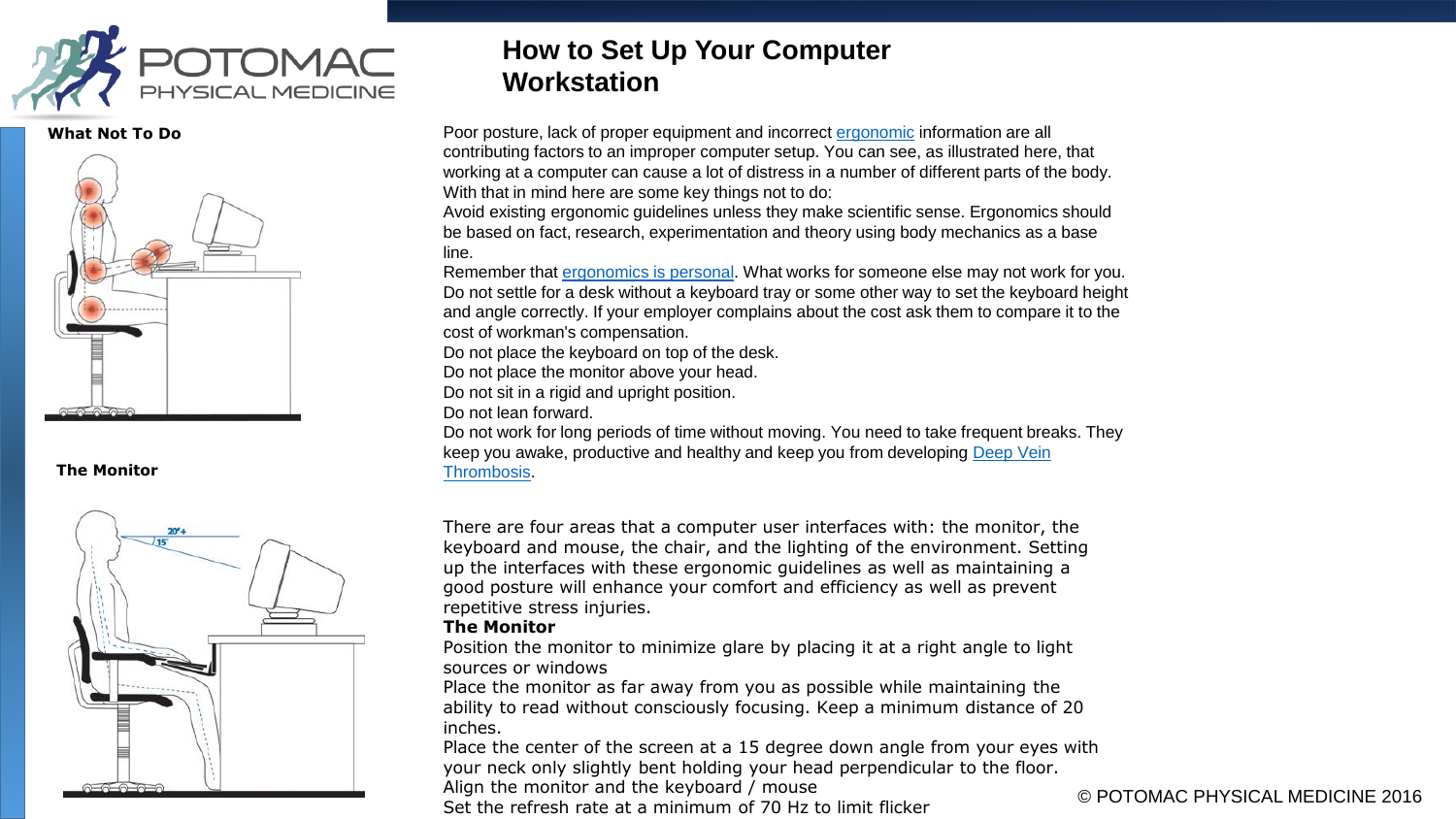





# **How to Set Up Your Computer Workstation**

## **Lighting**

The office should be moderately bright (20-50 foot candles or equal to a nice day where sunglasses aren't needed). Do not use task lighting for computer work.

A mix of incandescent and fluorescent lights reduces flicker and provides good light color.

### **Keyboard**

Position the keyboard slightly below the elbow and at a negative angle to allow the wrists to remain straight when you sit in a slightly reclined posture Do NOT use a wrist rest while actively typing. It's meant to rest on not to lean on when working. Hold your hands and arms off of any supports while typing. Do NOT use the keyboard supports to raise the back up. Do NOT tilt the keyboard tray so that the back of the keyboard is higher than the front. Though design and a lot of prevailing information say you should tilt the keyboard to a positive angle like this, it is wrong. A negative angle that allows the wrists to stay in their [natural wrist position](http://ergonomics.about.com/od/glossary/g/defnaturalwrist.htm) [is better. A positive angle is an repetitive stress](http://ergonomics.about.com/od/repetitivestressinjuries/f/whatisrstressi.htm) injury waiting to happen.